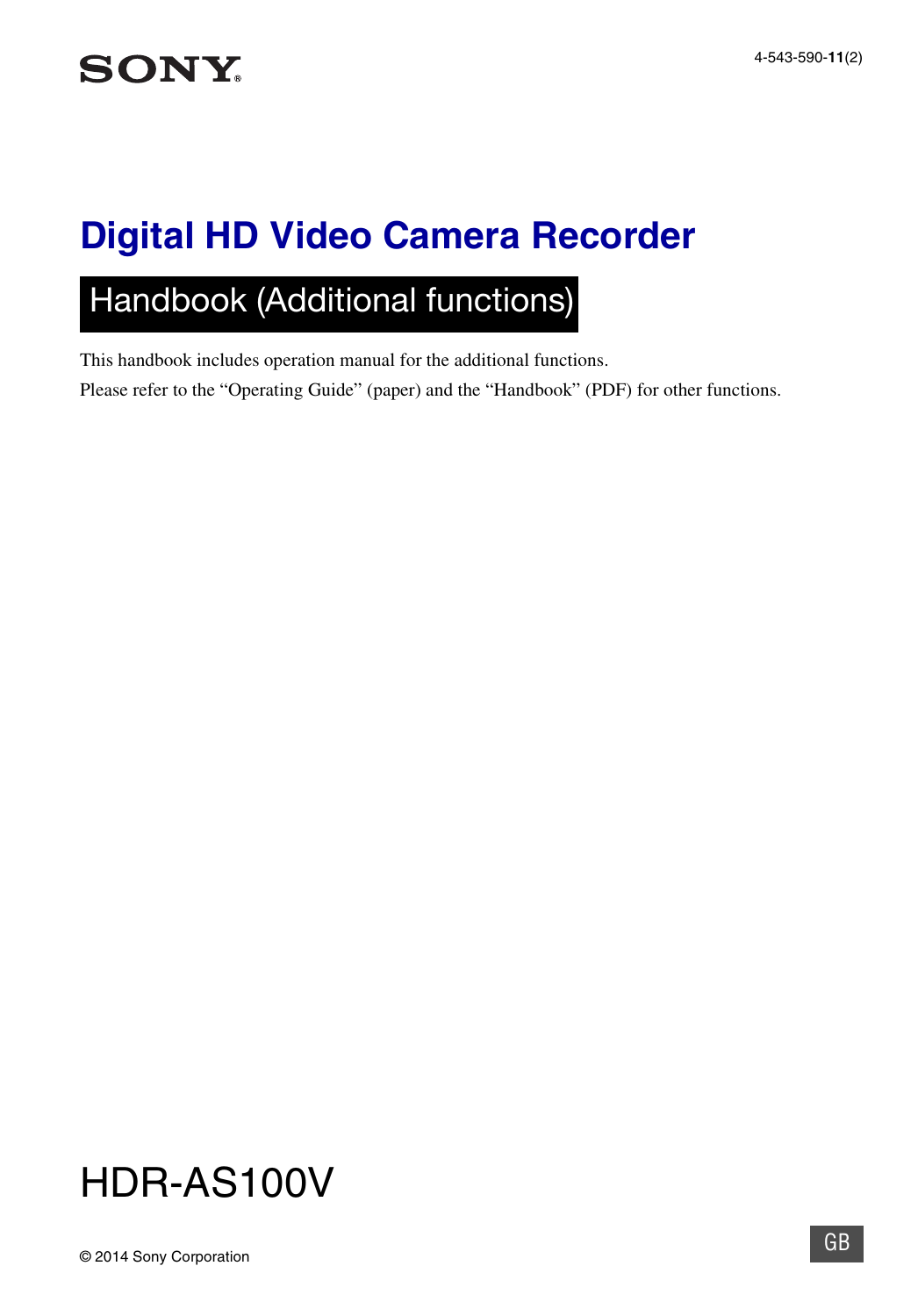# **Table of contents**

|--|

## **Live Streaming**

## New functions in still image shooting

| Still image shooting interval <b>continuous</b> contains and contain a series of 13 |  |
|-------------------------------------------------------------------------------------|--|
|                                                                                     |  |
|                                                                                     |  |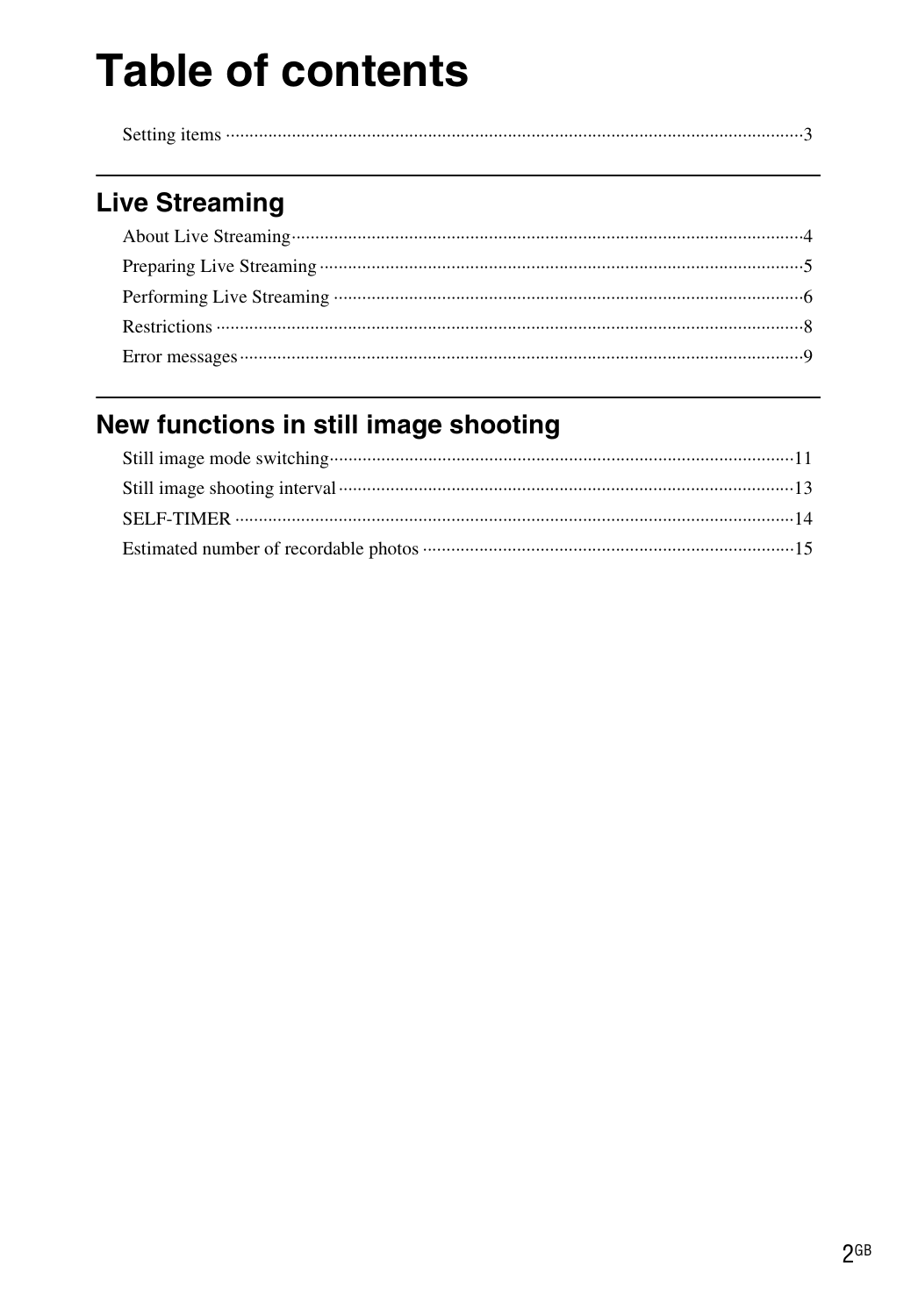## <span id="page-2-0"></span>**Setting items**

The new functions are shown with an asterisk (\*). Click the item of the new functions to jump to the corresponding page.

| List of modes |  |
|---------------|--|
|---------------|--|

|   | <b>Display</b> | <b>Modes</b>                      |
|---|----------------|-----------------------------------|
|   | <b>MOVIE</b>   | Movie Mode                        |
|   | <b>PHOTO</b>   | Photo Mode                        |
|   | <b>INTVL</b>   | Interval Photo Recording Mode     |
| * | <b>LIVE</b>    | Live Streaming Mode               |
|   | <b>VMODE</b>   | <b>Image Quality Setting Mode</b> |
|   | <b>SETUP</b>   | Setup Mode                        |
|   | PLAY           | Play Mode                         |
|   | PwOFF          | Power off                         |

| <b>Display</b>    | <b>Items</b>                  | <b>Display</b> | <b>Items</b>                                 |
|-------------------|-------------------------------|----------------|----------------------------------------------|
| <b>STEDY</b>      | SteadyShot                    | Wi-Fi          | Wi-Fi Remote Control                         |
| <b>FLIP</b>       | Flip                          | <b>GPS</b>     | <b>GPS</b> Log                               |
| <b>SCENE</b>      | Scene                         | <b>PLANE</b>   | Airplane Mode                                |
| <b>LAPSE</b>      | Interval Photo Recording      | <b>USBPw</b>   | <b>USB Power Supply</b>                      |
| <b>COLOR</b>      | Color Setting                 | A.OFF          | Auto Power Off                               |
| <b>PRO</b>        | <b>XAVC STM</b>               | <b>BEEP</b>    | Beep                                         |
| <b>TC/UB</b>      | Time Code/User Bit            | <b>DATE</b>    | Date & Time Setting                          |
| $IR-RC$           | <b>IR-Remote Controller</b>   | <b>DST</b>     | Daylight Saving Time<br>(Summer Time) Settin |
| *<br><b>DRIVE</b> | Still image mode switching    | <b>LANG</b>    | Language Setting                             |
| *<br><b>FPS</b>   | Still image shooting interval | V.SYS          | Switching NTSC/PAL                           |
| *<br><b>SELF</b>  | <b>SELF-TIMER</b>             | <b>RESET</b>   | Resetting the Settings                       |
| CONFG             | <b>Configuration Settings</b> | <b>FORMT</b>   | Format                                       |

### **Items you can set in SETUP Items you can set in CONFG**

| <b>Display</b> | ltems                                         |
|----------------|-----------------------------------------------|
| Wi-Fi          | Wi-Fi Remote Control                          |
| <b>GPS</b>     | <b>GPS</b> Log                                |
| <b>PLANE</b>   | Airplane Mode                                 |
| USBPw          | USB Power Supply                              |
| A.OFF          | Auto Power Off                                |
| <b>BEEP</b>    | Beep                                          |
| <b>DATE</b>    | Date & Time Setting                           |
| <b>DST</b>     | Daylight Saving Time<br>(Summer Time) Setting |
| LANG           | Language Setting                              |
| <b>V.SYS</b>   | Switching NTSC/PAL                            |
| <b>RESET</b>   | Resetting the Settings                        |
| <b>FORMT</b>   | Format                                        |

### **Notes**

• The display panel displays only English, French and Brazilian Portuguese. Other languages are not available.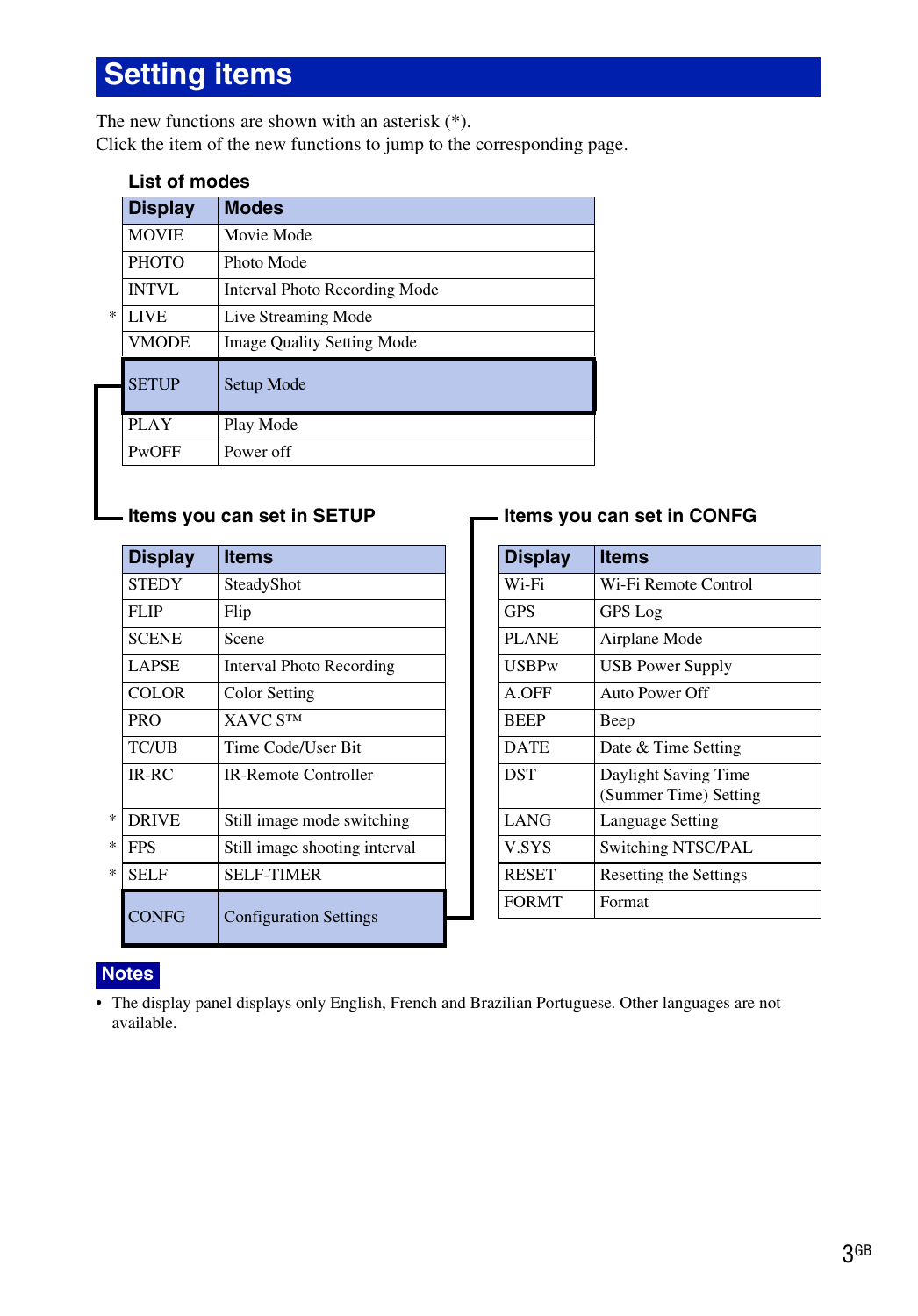# <span id="page-3-0"></span>**Live Streaming**

## <span id="page-3-1"></span>**About Live Streaming**

Live Streaming is a function to stream real-time video to a video streaming site such as USTREAM, and can be accomplished by using this camera with a Wi-Fi router or smartphone capable of tethering.

You can also send messages to your registered SNS (Facebook, Twitter, etc.) to announce that you have started Live Streaming of video.\*

\* Registration to a video streaming site or SNS is required.



### **To perform Live Streaming, the following preparations are required.**

- User registration to USTREAM
- A smartphone (capable of tethering) or a Wi-Fi network environment
- \* For the tethering settings of your smartphone or the Wi-Fi network settings of your router, refer to the instructions manual of your smartphone or your Wi-Fi router. For more details about the Wi-Fi network settings, consult the network service provider.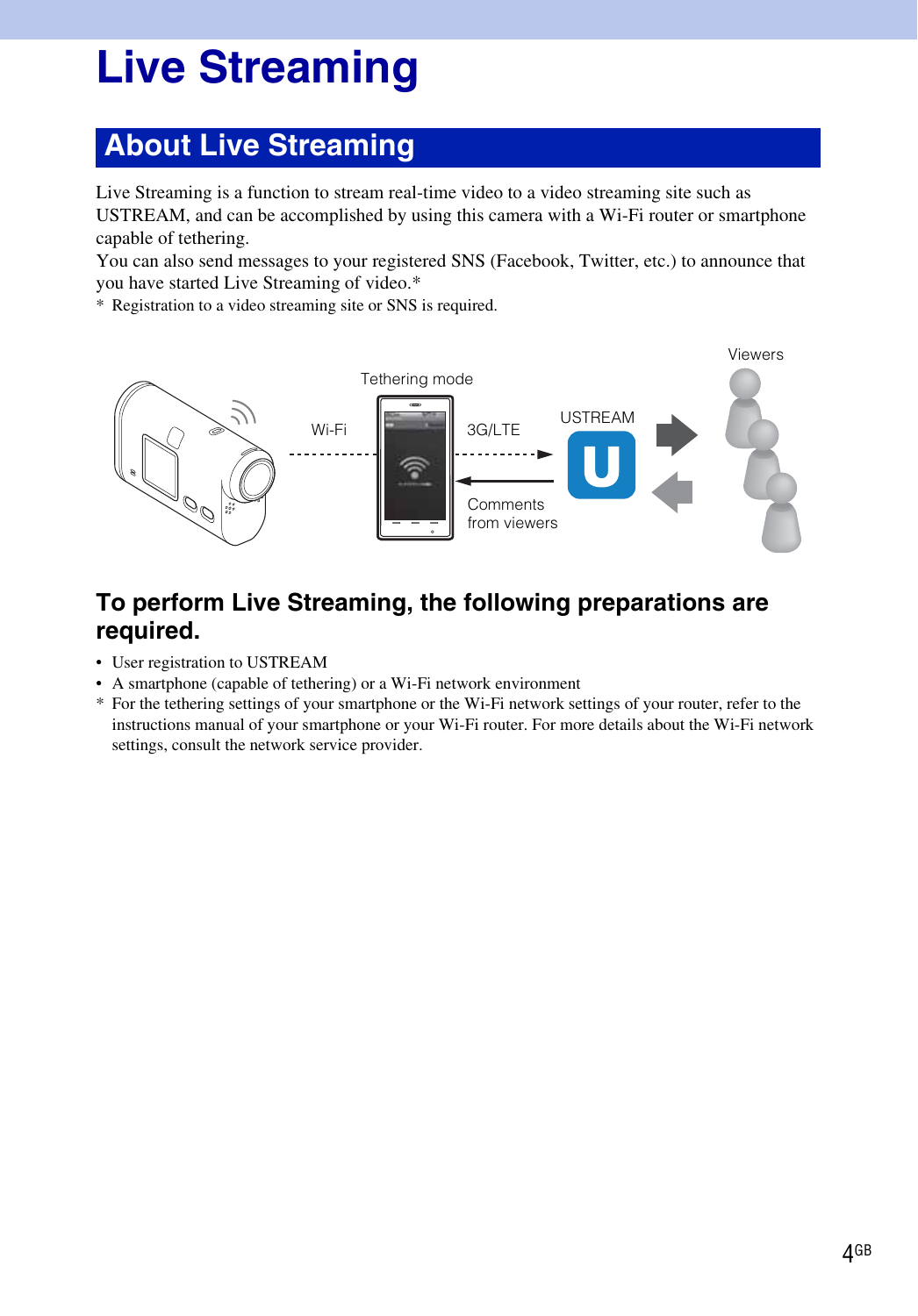## <span id="page-4-0"></span>**Preparing Live Streaming**

Using the dedicated application, "Network Setting Tool," configure the network settings and register the video streaming site account and the SNS settings in advance. You can download the dedicated application from the following support site. http://www.sony.net/nst/

Input the USTREAM account and information of the "Network Setting Tool."



## **What you can do with network setting**

You can set the following with the Live Steaming Settings of your camera.

• Network settings

You can set the Wi-Fi network to which your camera connects to.

- Network SSID, password
- Streaming settings

You can set the streaming method and information of videos.

- Streaming site, channel, image quality and the saving settings of the streaming site
- Title and description of streaming video
- SNS settings

By configuring this setting, you can post a comment through social network services when starting streaming video.

- Connection settings for Twitter or Facebook
- Comments you post

## *ÿ*About USTREAM

USTREAM is a video sharing site through which you can stream and view videos with the Live Streaming function of this camera.

For details of USTREAM, see the following site. http://www.ustream.tv/

## **Notes**

• Your personal information (information required when logging in to USTREAM, Twitter or Facebook) is set in the camera. Be sure to reset the camera when you transfer or dispose of it.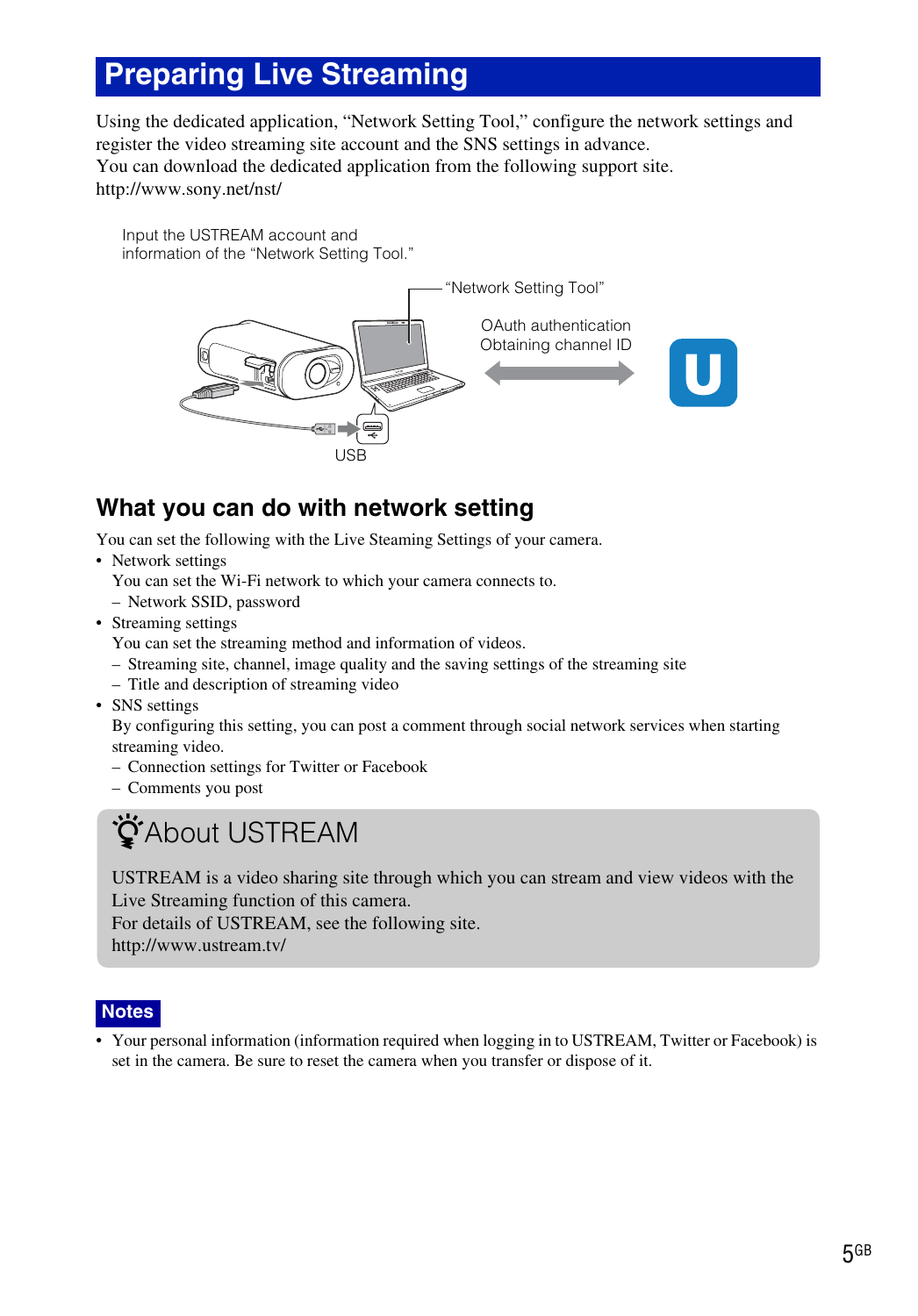## <span id="page-5-0"></span>**Performing Live Streaming**

| tting<br>-         | 17888 | 17888 | 1733 | 01884 |
|--------------------|-------|-------|------|-------|
| Nie<br>plav<br>uis |       |       |      |       |

You can start Live Streaming after the preparation is complete.

When Live Streaming for the first time, it is recommended that you rehearse streaming in a prepared environment after setting up with a computer in advance.

- 1 Press the NEXT button to display [LIVE].
- 2 Press the REC button to start streaming.

The display panel changes from [PREP] (preparing stream) to [ONAIR] (streaming) and the REC lamp [\(page 7\)](#page-6-0) lights red.

3 Press the REC button again to stop streaming.

ີ່∯`About memory cards in the camera

You can record video that is Live Streaming into a memory card in the camera. When a memory card is inserted in the camera, the video is recorded while streaming\*. If the memory card becomes full, recording stops automatically without stopping video streaming.

When no memory card is inserted in the camera, only the video streaming is performed.

\* The image format/quality of video recorded during streaming is MP4/HQ mode.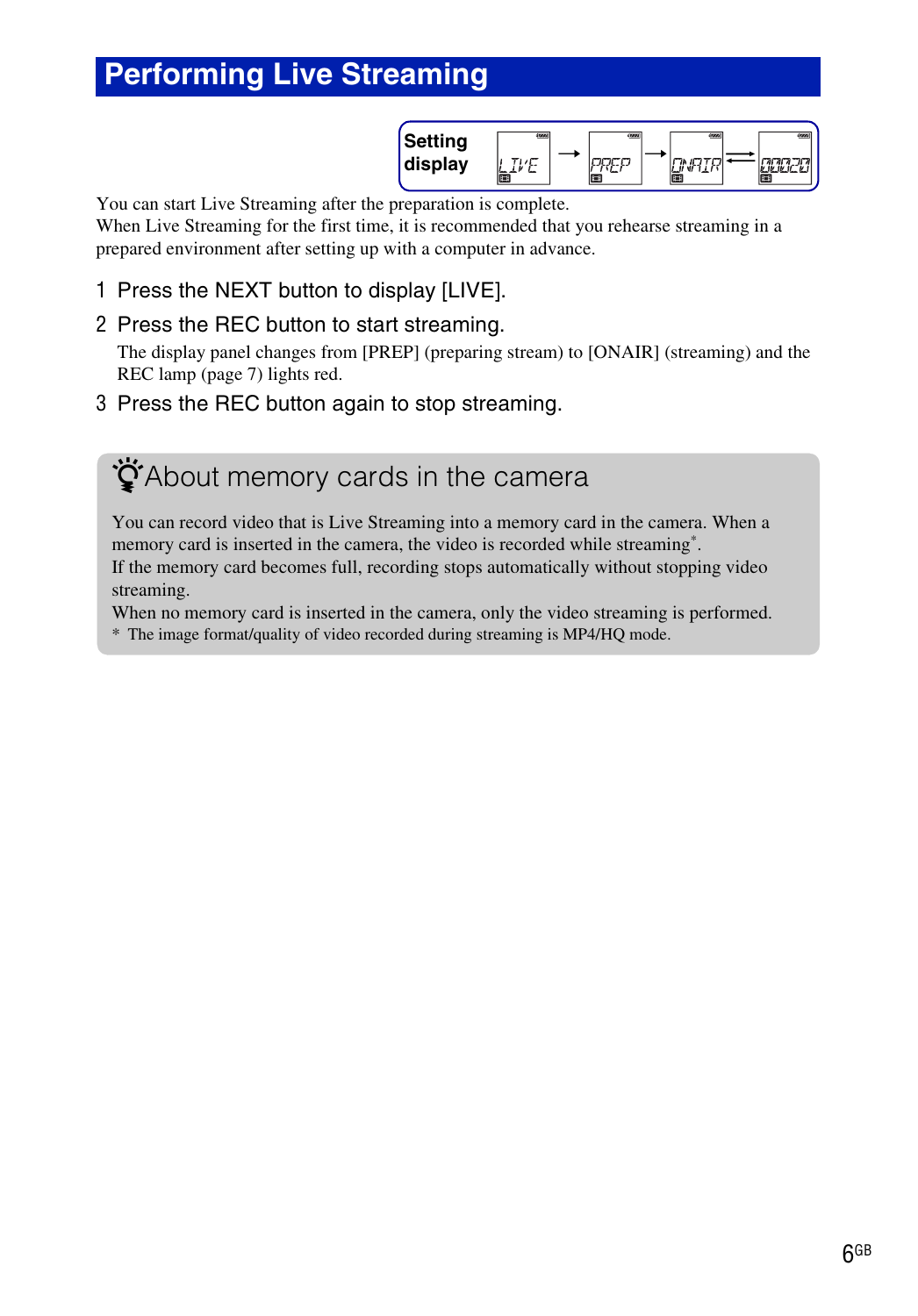### **Display during Live Streaming**

| <b>Display</b>                       | Streaming status                                  |
|--------------------------------------|---------------------------------------------------|
| $rac{1}{2}$                          | Preparing to connect to the video streaming site. |
| $\overline{m}$<br>$\mathbb{G}^{mIR}$ | Starts streaming.                                 |
| $rac{1}{2}$<br><b>ENTRE ET</b><br>門  | Displays the number of viewers                    |

### **Notes**

• There may be time lag of 10 - 20 seconds between the start of Live Streaming on your camera and video streaming on the video streaming site.

### <span id="page-6-0"></span>**REC lamp indicator during Live Streaming**

If you select Live Streaming mode, you can see the streaming status for Live Streaming with the REC lamp on the camera.



| <b>REC</b> lamp | <b>Status</b>                                                 | <b>Streaming status</b> |
|-----------------|---------------------------------------------------------------|-------------------------|
|                 | Off                                                           | Before streaming        |
|                 | On                                                            | Streaming               |
| -崇-             | Slow-blinking<br>(Blinks about once per second)               | There are viewers.      |
| ÷Š              | Fast-blinking<br>(Blinks rapidly about 3 times per<br>second) | Streaming error         |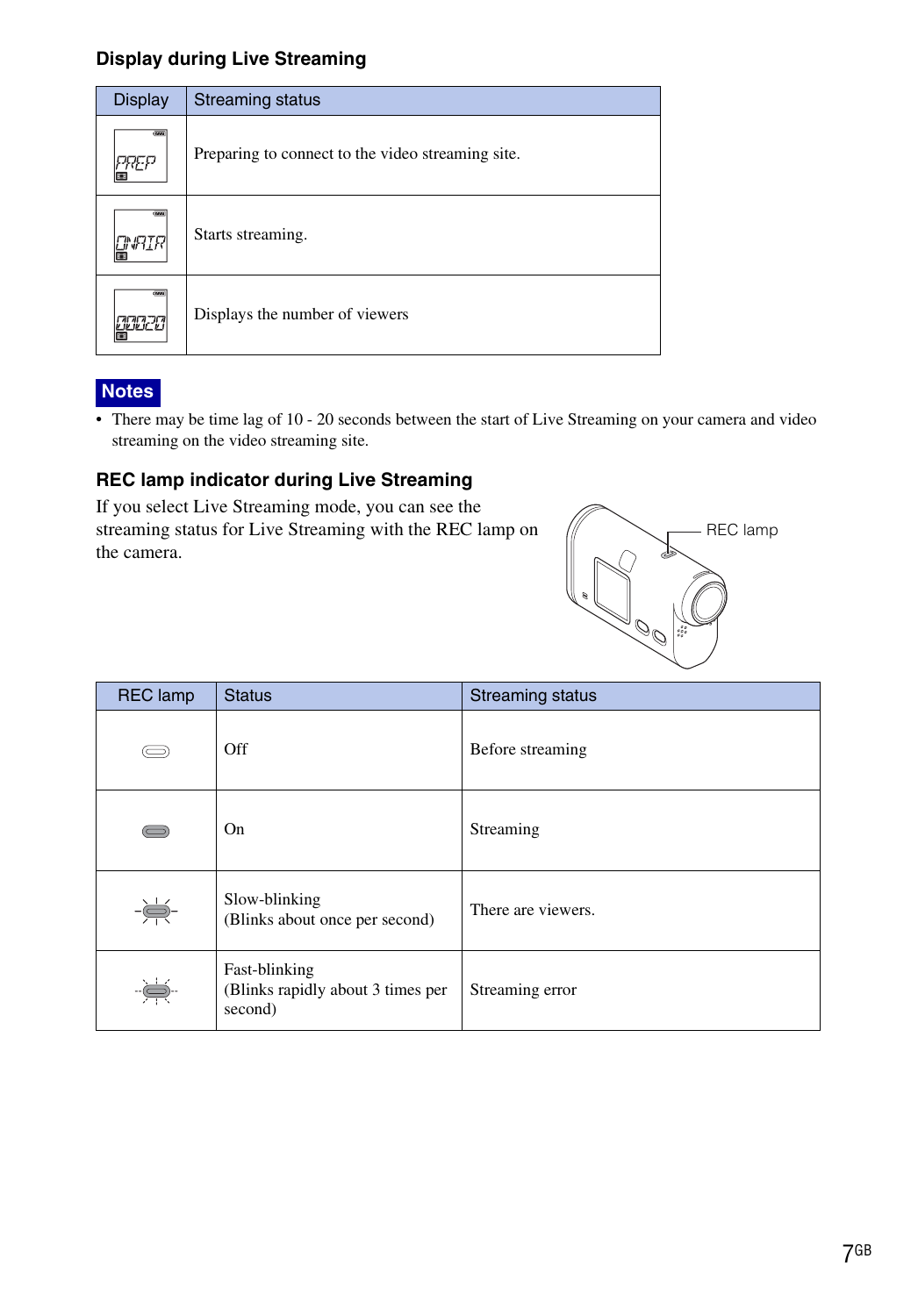## <span id="page-7-0"></span>**Restrictions**

## **Restrictions for USTREAM**

There are some restrictions for video streaming on USTREAM. For details, see the USTREAM site.

### **Restrictions on GPS and Wi-Fi functions during Live Streaming**

The GPS function is disabled automatically during Live Streaming. Also, you cannot monitor images using a smartphone or the Live-View Remote during Live Streaming.

## **Network connection**

Use a smartphone capable of tethering or Wi-Fi router for Live Streaming. However, proper operation with all smartphones or Wi-Fi routers is not guaranteed. Public wireless LANs cannot be used as connections for Live Streaming.

## **Simultaneous Live Streaming with multiple cameras**

You cannot live stream videos simultaneously using the same account on more than 1 camera. You need to connect using another account.

## **Effects due to wireless communication conditions**

When connected using the tethering function of a smartphone or via a Wi-Fi router, images and sounds may be interrupted, or the communication may be cut off due to wireless communication conditions.

## **Connection for Live Streaming**

The communication time you can use for Live Streaming is limited according to the contract of your smartphone or Wi-Fi router. Confirm it in advance.

## **Continuous streaming time**

Continuous Live Streaming using this camera is limited to about 13 hours.

## **Restrictions of network connections**

In some countries, you cannot connect to Live Streaming sites. Use this function in accordance with the laws of that country.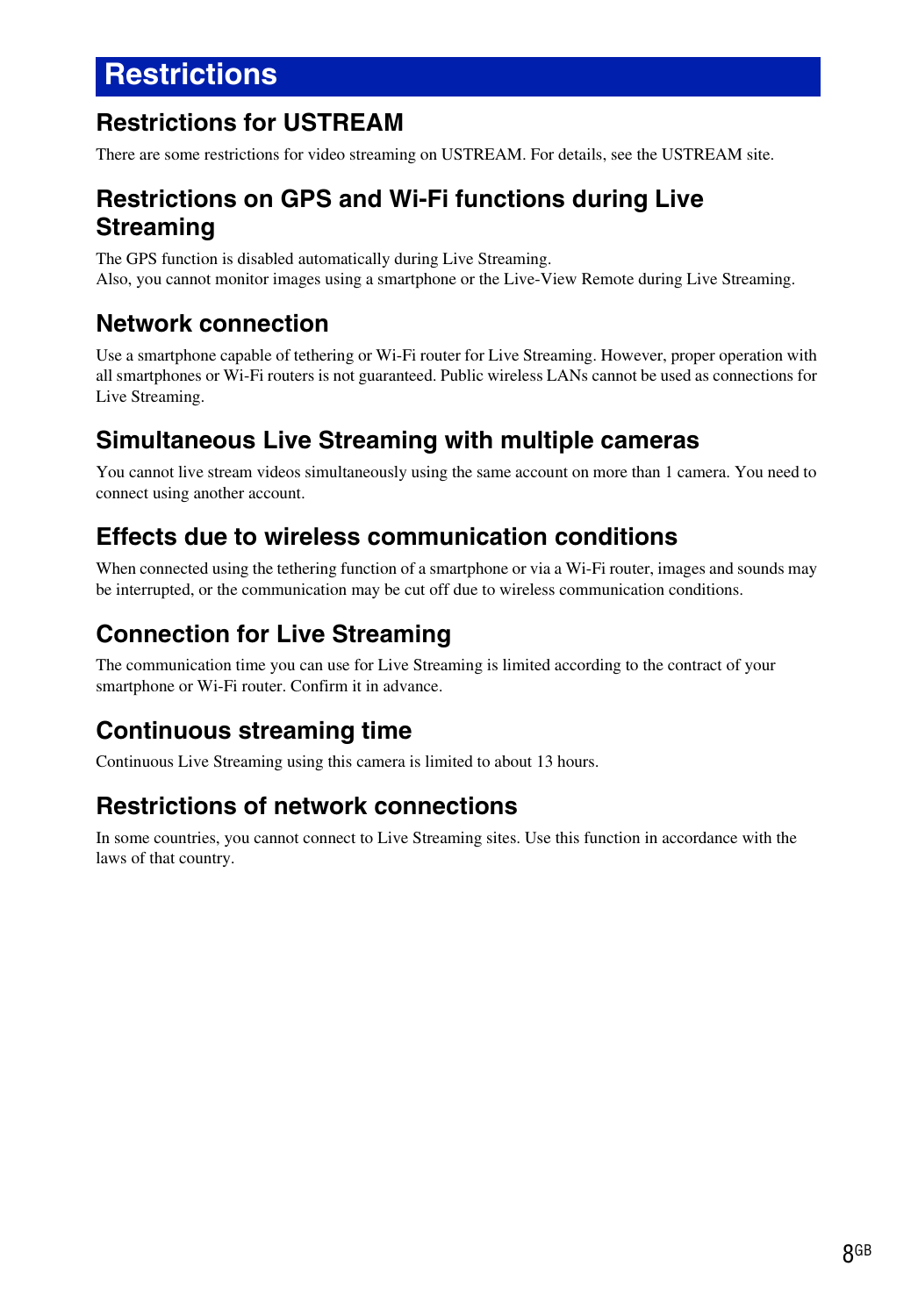## <span id="page-8-0"></span>**Error messages**

If any trouble occurs when connecting for Live Streaming, the following messages appear. Follow the instructions to resolve the problem.

## **Setting**

#### **NoSET**

Set the necessary settings for USTREAM using "Network Setting Tool."

#### **Auth**

Log in to USTREAM again and confirm the settings using "Network Setting Tool."

#### **CHANL**

- The channel set by "Network Setting Tool" is incorrect.
- This message also displays if other media starts streaming on the same channel while streaming from your camera is performed.
- Set the channel again.

#### **DATE**

Set the date and time again on your camera.

#### **APErr**

Access point has been found but is not connected. Check the password of the access point and connect again.

### **Network**

#### **PREP**

The network is temporarily unavailable.

#### **Netwk**

- The saving settings of video cannot be saved to USTREAM because an error has occurred on the network.
- Some other network error has occurred.
- Confirm the setting of the access point or the security of the access point using "Network Setting Tool."

#### **NO AP**

Access point cannot be found. Confirm the setting of the access point using "Network Setting Tool."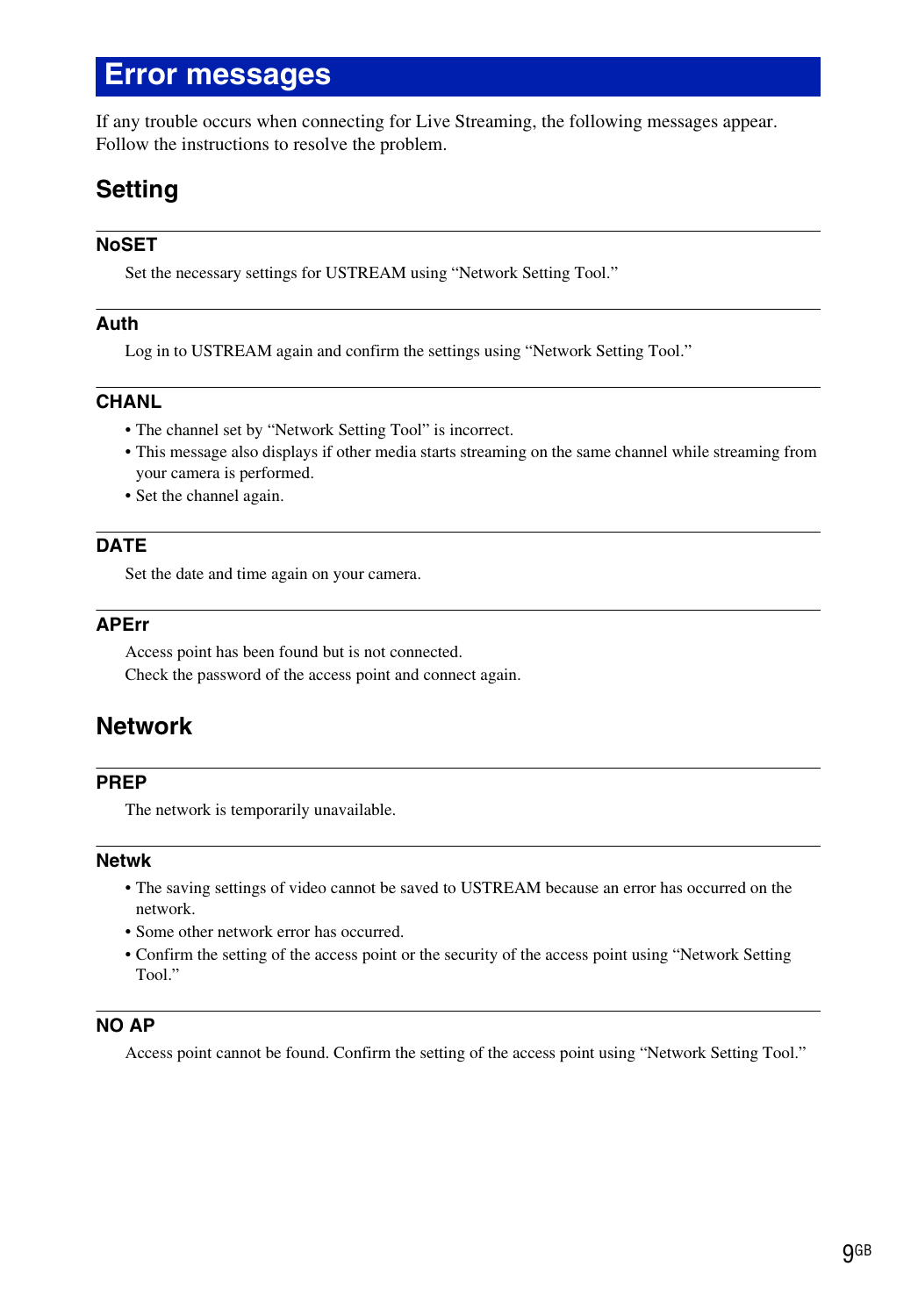### **Network Service**

#### **ERROR**

An unknown error has occurred on USTREAM. Wait a moment and then try confirming the connection again.

#### **LIMIT**

The total time of saved video on USTREAM has reached the limit. Stop streaming video.

#### **TWErr**

Twitter post error. Check the network or log in to Twitter again.

#### **FBErr**

Facebook post error. Check the network or log in to Facebook again.

### **The camera**

#### **ERROR**

Turn the power off and then on again.

#### **HEAT**

- The camera temperature has risen. The power may turn off automatically, or you may be unable to record images. Leave the camera in a cool location until the temperature goes down.
- If you record images for an extended period, the camera temperature rises. In this case, stop recording images.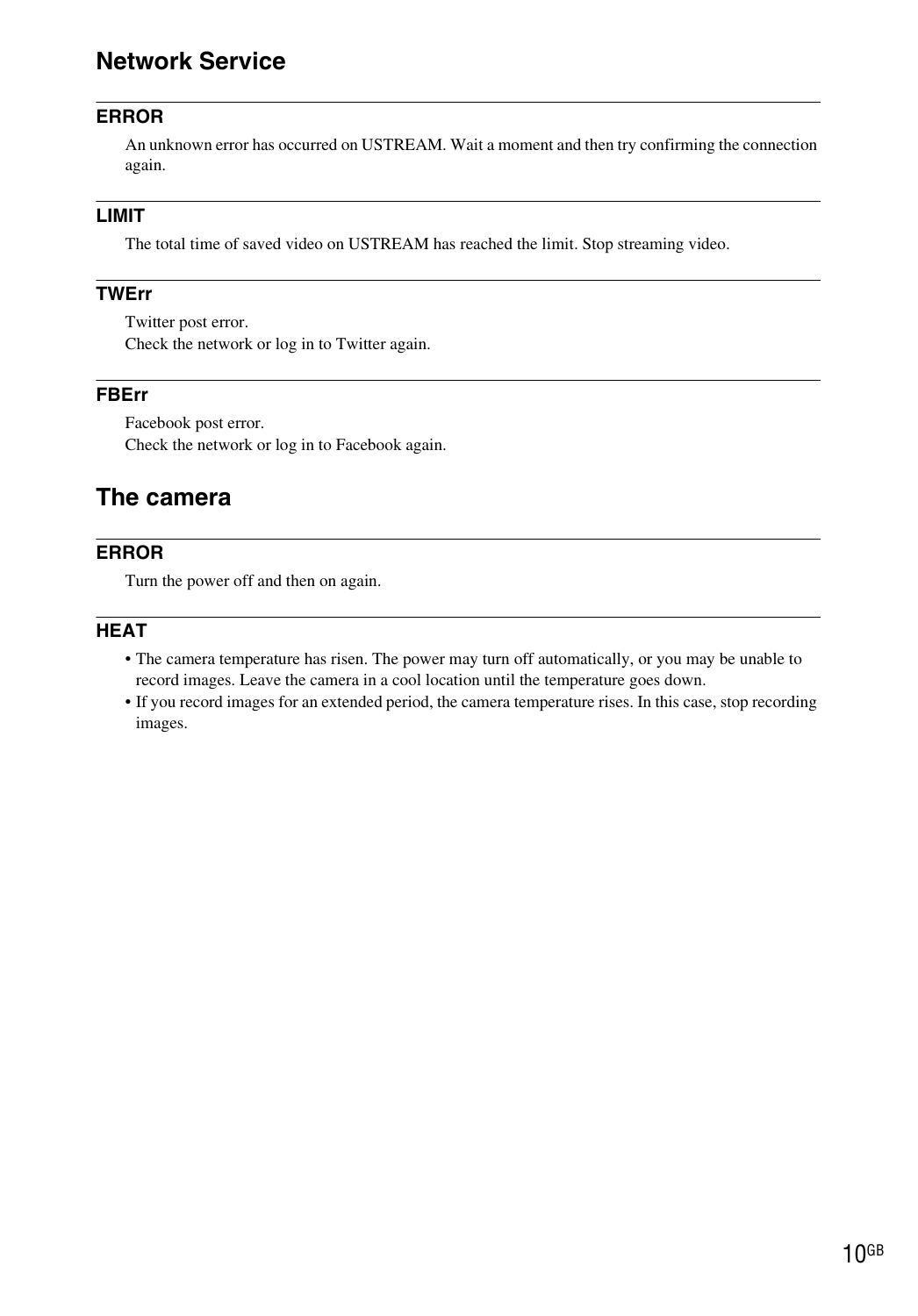# <span id="page-10-0"></span>**New functions in still image shooting**

## <span id="page-10-1"></span>**Still image mode switching**



You can set the mode for still image recording. To make the setting, select [SETUP] first.

- 1 Press the NEXT button to display [SETUP], then press the ENTER button.
- 2 Press the NEXT button to display [DRIVE], then press the ENTER button.
- 3 Press the NEXT button to select the setting, then press the ENTER button.

| $\mathscr V$ | 51N5L | Single Shooting: (Image size/13.5M)<br>Shoots one still image.                                                                                                      |
|--------------|-------|---------------------------------------------------------------------------------------------------------------------------------------------------------------------|
|              | RURS) | Burst Shooting: (Image size/13.5M)<br>Shoots at the continuous shooting interval set in the still image shooting interval [FPS].                                    |
|              | MSHO) | Motion Shot LE: (Image size/3.3M)<br>Generates a still image from still images continuously shot at the interval set in the still<br>image shooting interval [FPS]. |

## **ÖTo shoot successfully in Motion Shot LE mode**

Try the following shooting methods.

- Stabilize the camera to prevent camera shake.
- Use the remote control function with a smartphone or Live-View Remote, or the self-timer function to prevent camera shake for better results.
- Make sure that the moving objects are not too large or too many.
- Shoot in a bright location and avoid changes in brightness.

## $\ddot{Q}$ To shoot successfully in Burst Shooting mode

Try the following shooting methods.

- Stabilize the camera to prevent camera shake.
- Use the remote control function with a smartphone or Live-View Remote, or the self-timer function to prevent camera shake for better results.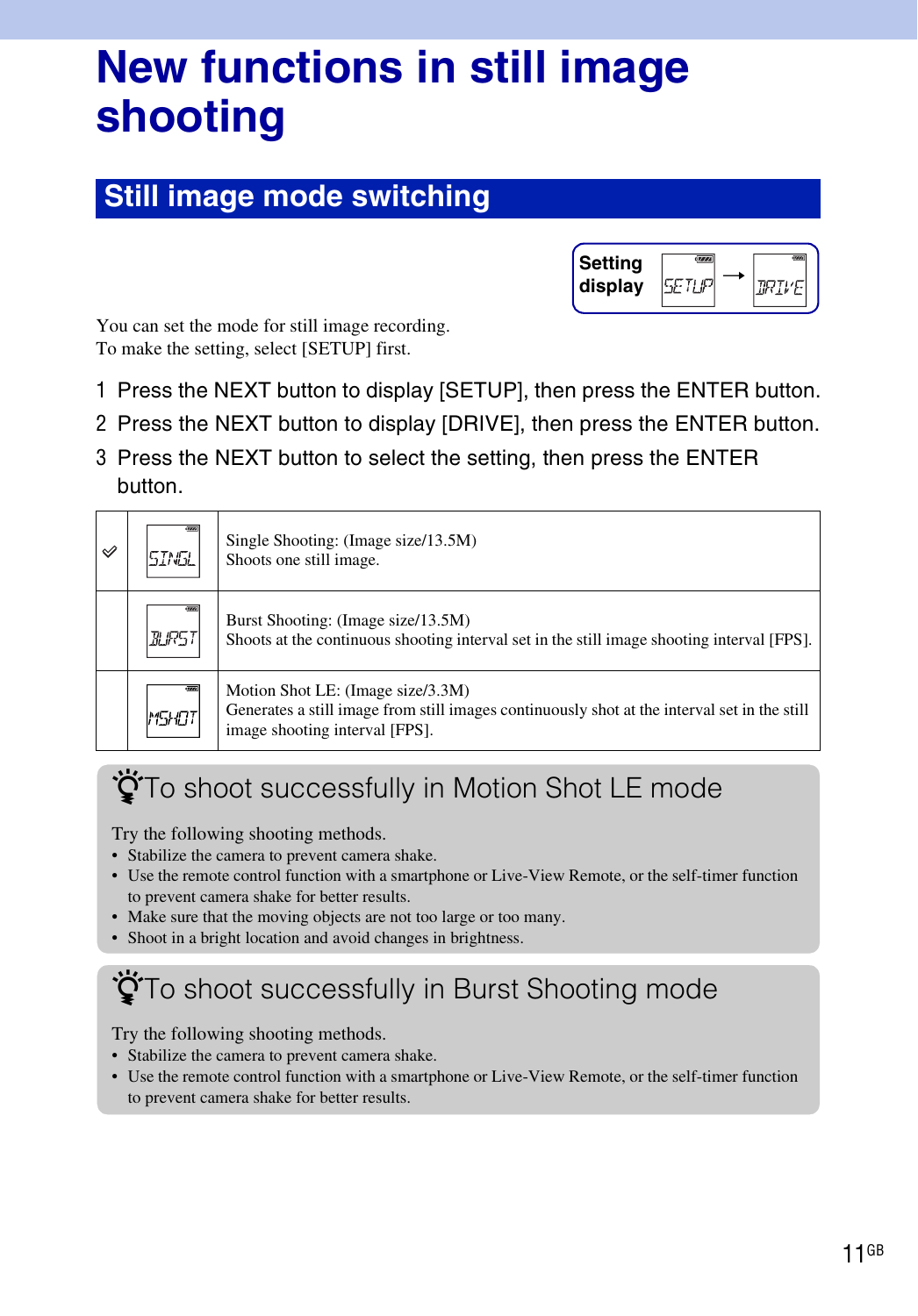

- If automatic generation in Motion Shot LE mode fails, [FAIL] is display on the display panel. Depending on the display timing of [FAIL], the image may not be saved.
- After shooting with Burst Shooting or Motion Shot LE mode, there is a processing time during which the next operation cannot be operated.
- Only one still image can be transferred to the smartphone. (In Burst Shooting mode, the last still image can be transferred. In Motion Shot LE mode, the generated image can be transferred.)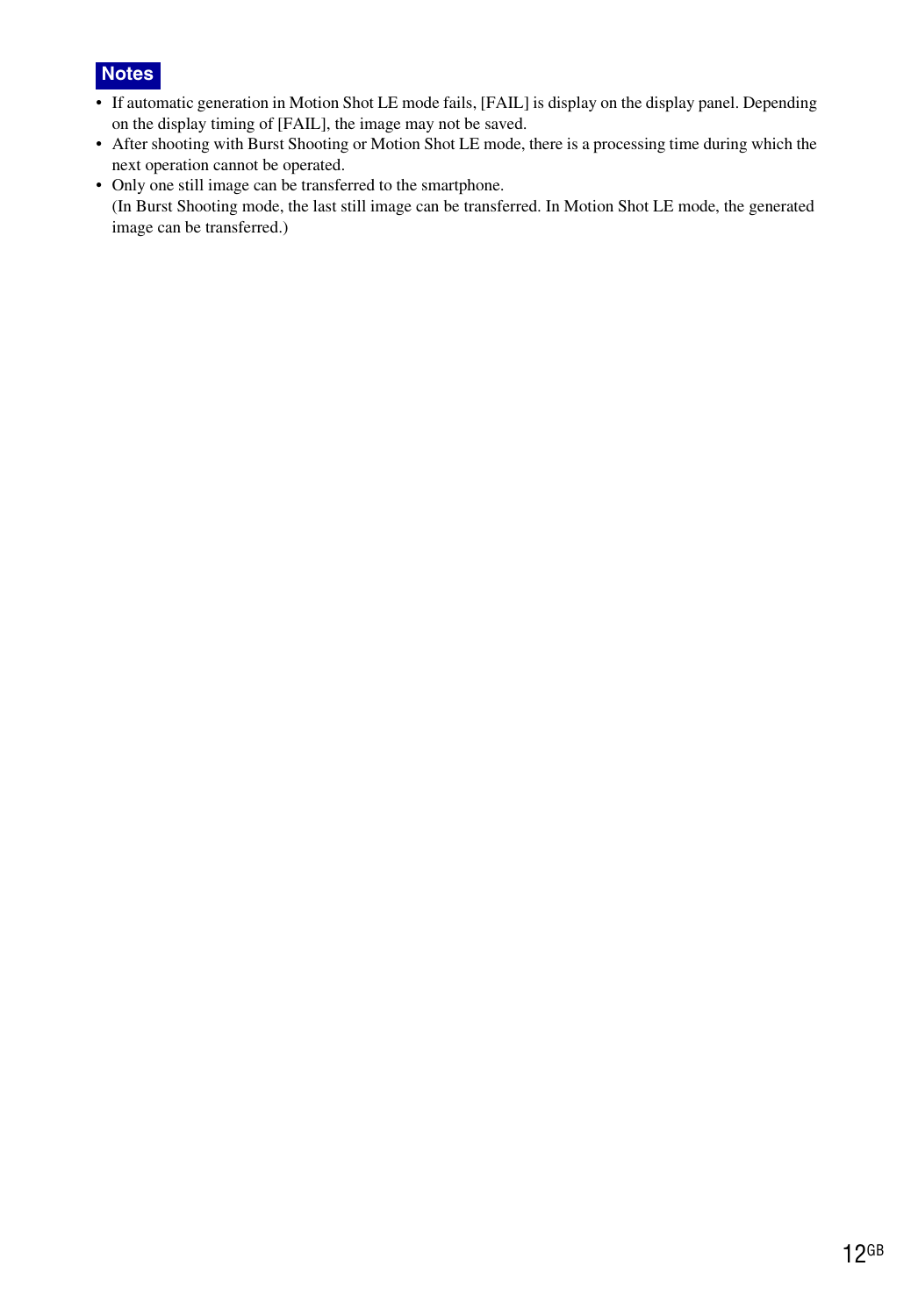## <span id="page-12-0"></span>**Still image shooting interval**

| Setting |        |
|---------|--------|
| display | ∿a⊱- . |

You can select the continuous shooting setting for using Burst Shooting or Motion Shot LE. To make the setting, select [SETUP] first.

- 1 Press the NEXT button to display [SETUP], then press the ENTER button.
- 2 Press the NEXT button to display [FPS], then press the ENTER button.
- 3 Press the NEXT button to select the setting, then press the ENTER button.

| $\mathscr Q$ | $\sqrt{2}$<br>101 Is | Shoots 10 still images in one second.<br>(Suitable for shooting fast-moving objects) |  |
|--------------|----------------------|--------------------------------------------------------------------------------------|--|
|              | 0.000<br>$5tZ_4$     | Shoots 10 still images in 2 seconds.<br>(Suitable for action shots of objects)       |  |
|              | 0.884<br>245.        | Shoots 10 still images in 5 seconds.<br>(Suitable for shooting slow-moving objects)  |  |

### **Notes**

• [10f1s], [5f2s], [2f5s] are estimates of the maximum speed. The maximum speed may not be reached depending on the shooting conditions.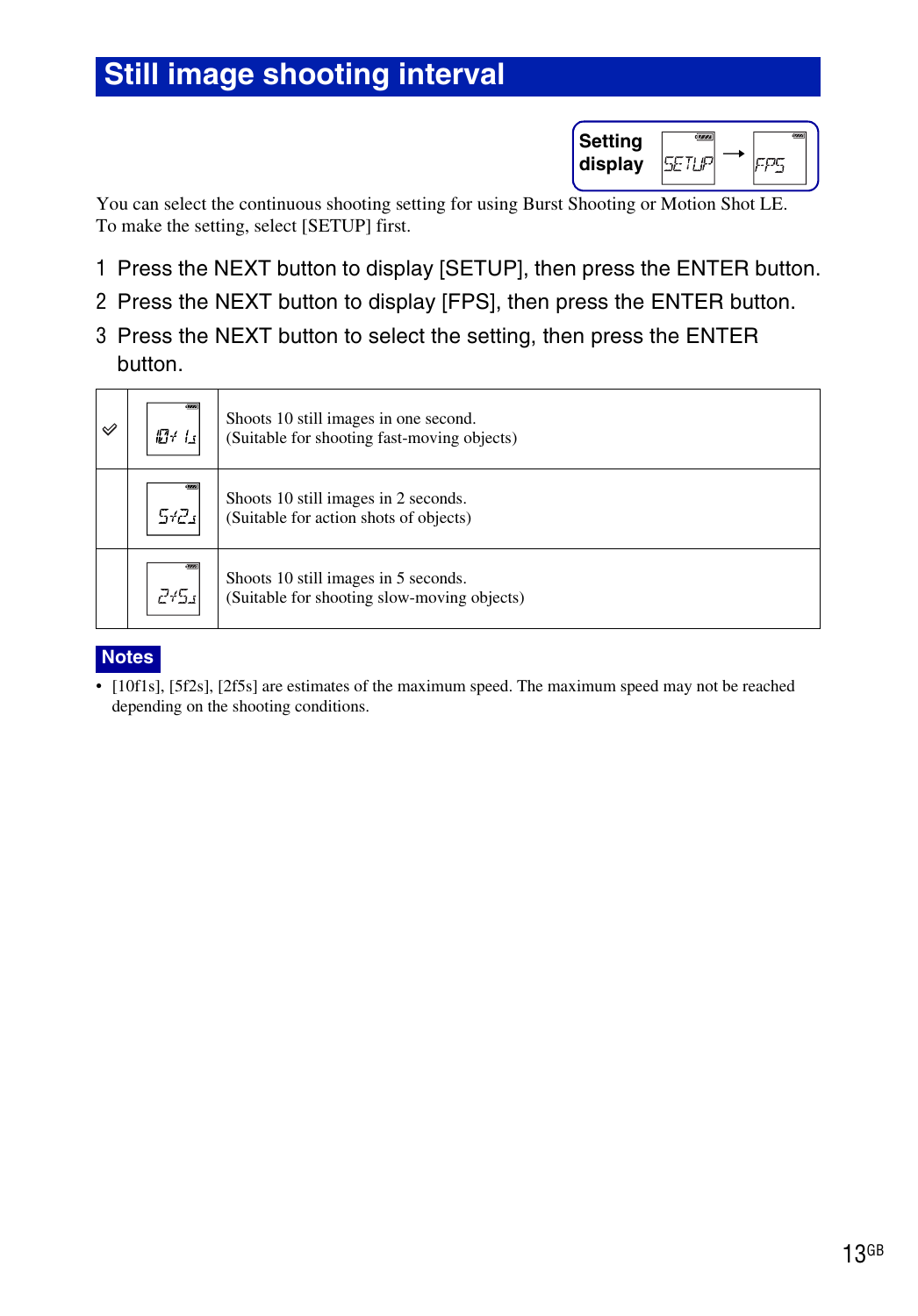| Setting |  |
|---------|--|
| display |  |

<span id="page-13-0"></span>You can set the self-timer when shooting a still image. The self-timer is available in all still image modes.

To make the setting, select [SETUP] first.

- 1 Press the NEXT button to display [SETUP], then press the ENTER button.
- 2 Press the NEXT button to display [SELF], then press the ENTER button.
- 3 Press the NEXT button to select the setting, then press the ENTER button.

| $\mathscr Q$ | $\sqrt{100}$<br>nee | Self-timer is not used.                 |
|--------------|---------------------|-----------------------------------------|
|              | 0.884<br>$Z_{SLL}$  | Starts shooting after about 2 seconds.  |
|              | 07774<br>MISEL      | Starts shooting after about 10 seconds. |

### **Notes**

• Self-timer does not return to [OFF] after shooting.